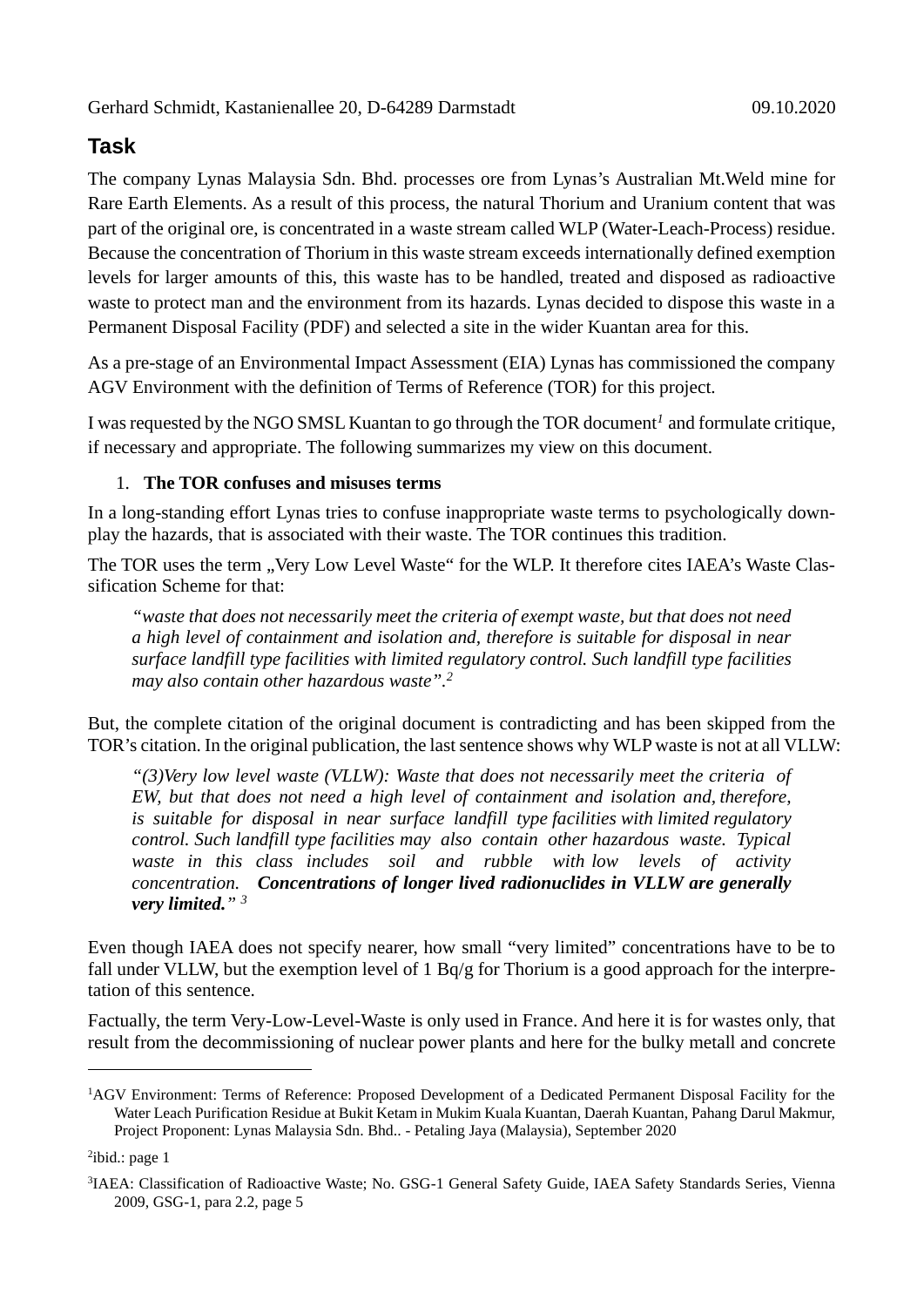masses during demolition of majorly uncontaminated machinery and building materials. These wastes can contain small concentrations of the two artificial radio-nuclides Cesium-137 and Strontium-90 in concentrations slightly above or around the exemption limit. To avoid enhanced measuring efforts, their concentration is not really measured but simply detected with dose counters (that can detect Cesium-137). Both radio-nuclides have a half-life in the order of 30 years. They therefore decay within a limited time period of approximately less than 500 years, for which a site has been prepared where those metal and concrete materials are disposed in shallow trenches and covered with clay and an earthen cover. To term this simple technology as "engineered barriers" would be inappropriate and simply misleading. The term "limited regulatory control" is overall guiding this: the materials to be disposed require no radiation protection measures any more when they leave the decomissioned site.

In all other countries the term VLLW is not used. The terms NORM- or TENORM-wastes or wastes from Uranium mining and milling (tailings) are commonly in use. In case of the WLP waste the correct term would be "Rare-Earth Water-Leach-Process waste with enhanced long-lived Thorium concentrations" would be the appropriate term. As the handling of this waste requires Radiation Protection measures (shielding, exposure time limitations, dose measurements, etc.) to limit radiation exposure hazards it cannot at all compared with the VLLW definition in France.

The mentioning of the longevity in case of the WLP waste, because it does not include any shortlived artificial radio-nuclides but contains natural ones with much longer half-lives in the order of some billion years. IAEA therefore leaves it open, if the necessary safety level in a surface-near setting can be fulfilled or not:

*"In general, for waste containing naturally occurring radionuclides, acceptable levels of activity concentration will be expected to be lower than those for waste containing artificial radionuclides, in view of the long half-lives of naturally occurring radionuclides. Depending on site factors and the design, it may still be possible to demonstrate the safety of waste with higher levels of activity concentration."<sup>4</sup>*

In case of NORM and TENORM wastes it makes no sense to try to use waste terms that were defined and applied for purposes in the nuclear industry.

## **Conclusion:**

- The term VLLW is inappropriate for WLP waste due to the long-lived nature of the hazardous components.
- The correct term would be "Very-Long-lived Low-Level-Waste" (VLLLLW or VL4W), which describes the properties of these kind of wastes and makes clear which safety features a disposal facility needs to have.

# **Requirements for disposing NORM-/TENORM wastes**

The following applies to the WLP wastes instead:

- The Thorium and Uranium content of the WLP wastes results from their natural occurrence in the processed ore (Naturally Occurring Radioactive Material, NORM), that stems from Mt. Weld in Australia.
- Within the ore, before mining and milling took place, the Thorium and Uranium was completely geo-chemically fixed to the material, practically no Thorium and Uranium left the site there (e.g. by any leaching or by erosion processes). Consequently, there was no hazard posed to man and the environment, because the decay occurred only within the ore body itself.